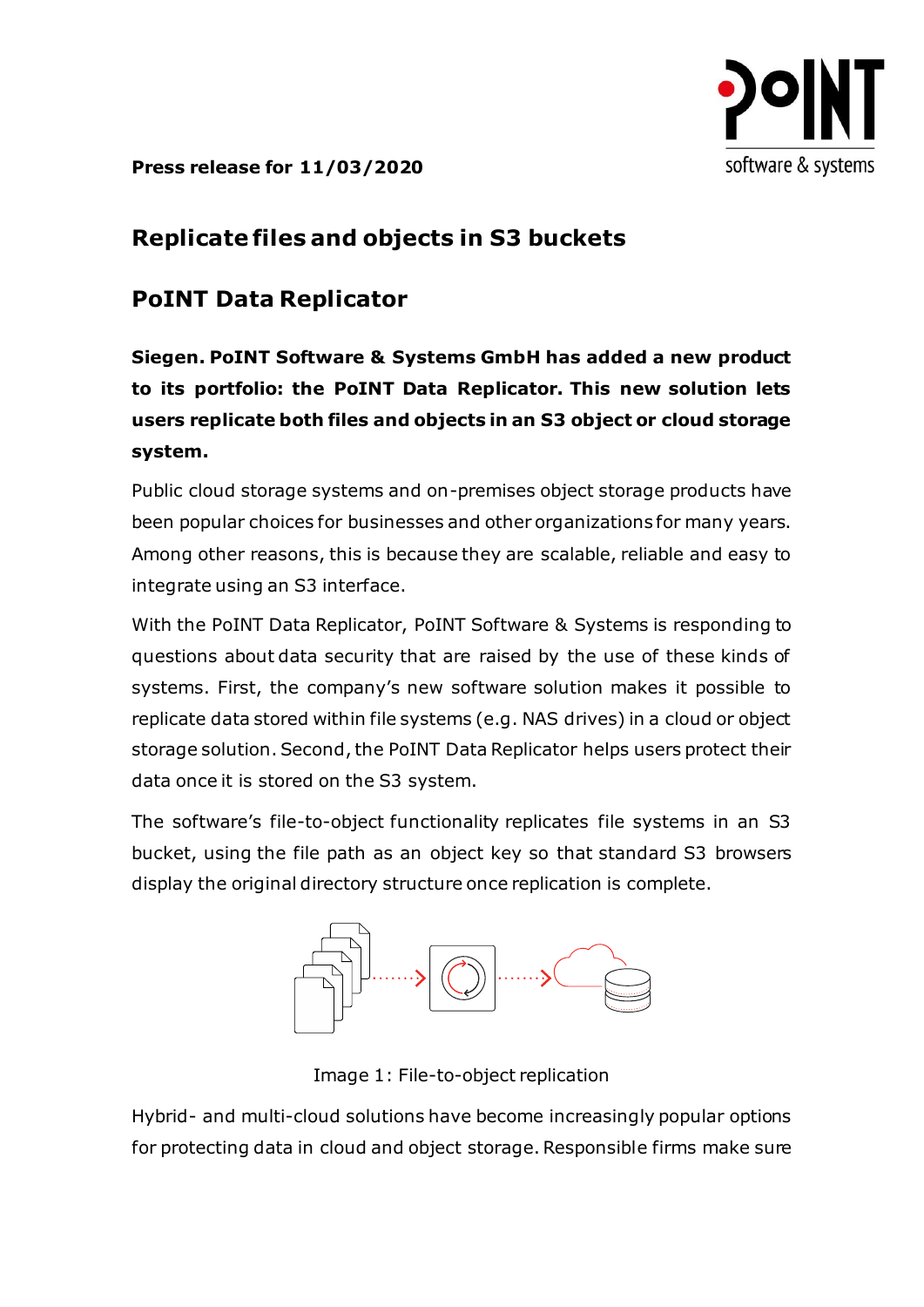

not to rely on any one supplier or product. To protect themselves, they save data to more than one type of S3 storage system (whether off- or on-premises). The new PoINT Data Replicator performs this task using its S3-to-S3 object replication function.



Image 2: S3-to-S3 object replication

The object replication function replicates S3 objects, including their metadata, between any S3-enabled source and destination buckets.

The replication process is supported by a database which ensures that every time the job repeats, only new files and objects are replicated. The solution also has extensive logging tools in order to meet auditing requirements and other needs.

### **Use tape as an additional S3 storage class**

Cloud and object stores require additional security, something tape-based S3 object stores are particularly well suited to provide. The PoINT Archival Gateway is one product that can help here. Since tapes are both secure and cost-effective, tape storage systems capable of saving objects in their native format via an S3 interface are the ideal solution for securing cloud and object stores. The PoINT Data Replicator takes care of replicating backup data to an S3-capable tape system.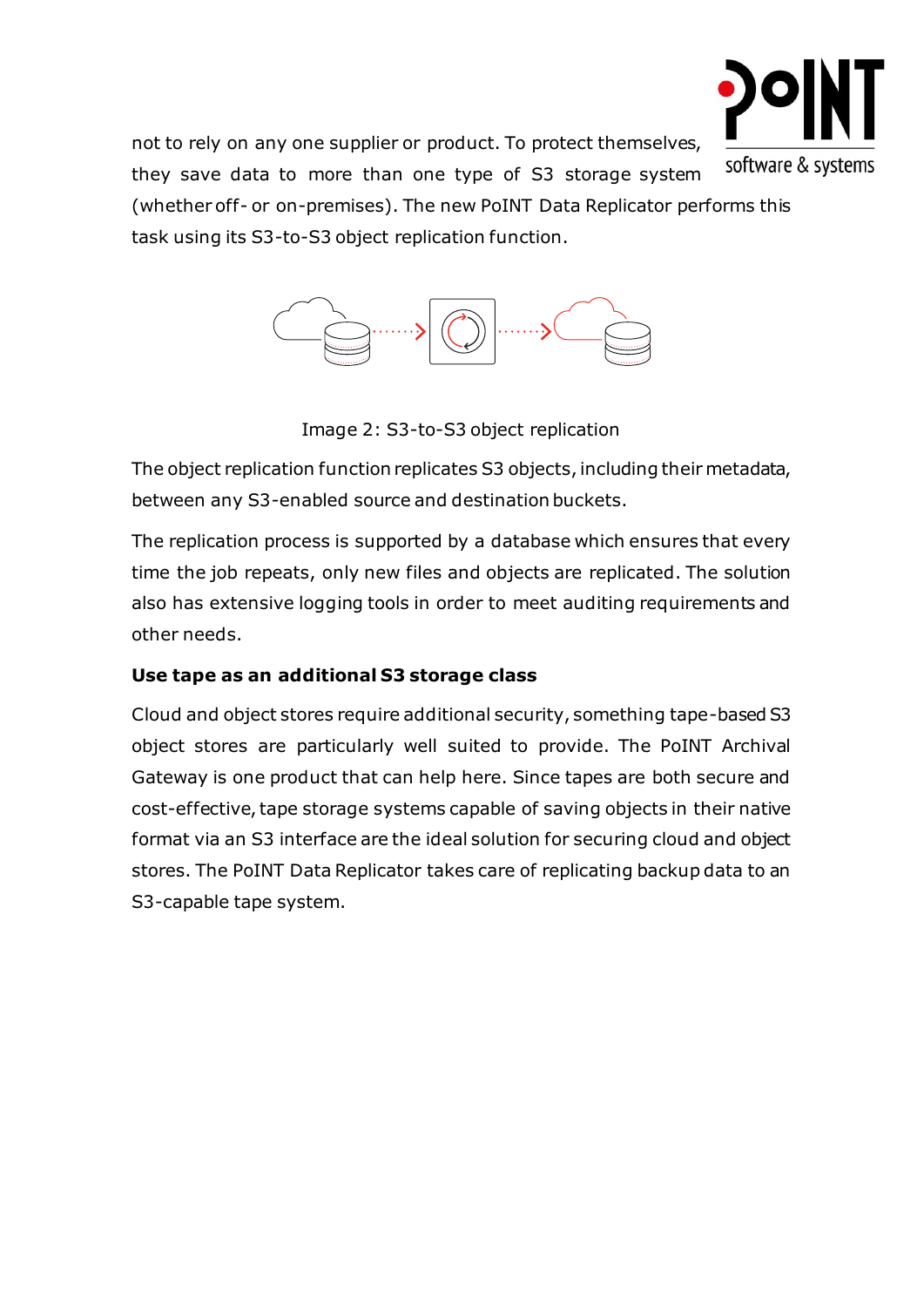

| PoINT Data Replicator - Configuration Editor |                                                   | $\Box$<br>٠                |
|----------------------------------------------|---------------------------------------------------|----------------------------|
| POINT                                        |                                                   | <b>Create Task</b><br>Save |
| C:\Install\Data Replicator\config.json       |                                                   |                            |
| <b>Global Configuration</b>                  |                                                   | ٠                          |
| Threads: @                                   | 100                                               |                            |
| Database Path: @                             | C:\Install\Data Replicator\database               | $\circ$<br>Browse          |
| Log Level: @                                 | $\overline{2}$                                    | v                          |
| Maximum Errors: @                            | 110                                               |                            |
| Buffer Size: @                               | 1024 KByte                                        | Ŵ                          |
| Maximum Memory in GB: @                      | 12                                                |                            |
| · Enabled *                                  | Von S3 Object Storage nach PoINT Archival Gateway |                            |
| Alias: @                                     | Von S3 Object Storage nach PoINT Archival Gateway |                            |
| Source                                       | Target                                            | Options                    |
| <b>Source Options</b>                        |                                                   |                            |
| Type: @                                      | S3                                                | v                          |
| Path: @                                      | Object Storage\1MB-500MB                          |                            |
| Server URL: @                                | http://s3.pag-compact-test.alphatest.local:4080   |                            |
| Path Style Addressing: @                     | $\Box$                                            |                            |
| Access Key: @                                | 110200608C31E63C8CB1                              |                            |
| Secret Key: @                                | SibiPV6odBHYLBlPfH8DZXGW8ec=                      |                            |
| Bucket Name: @                               | ORP-Achim-1                                       |                            |
| Signature Version: @                         | Version 2                                         |                            |
| Timeout: @                                   | 300                                               |                            |

© PoINT Software & Systems GmbH

Image 3: Screenshot PoINT Data Replicator

This results in a replica of the original data being saved to a separate, secure, cost-effective storage system. The replicated data can be accessed directly at any time thanks to the S3 API. This makes it possible to switch cloud providers without having to go through the costly process of restoring data from the cloud.

For more information, visit [www.point.de.](file://///POINT3/PoINT_Common/Marketing/Presse/Pressemitteilungen/2020_PI/PSM/PoINT-Storage-Manager-6.5/www.point.de)